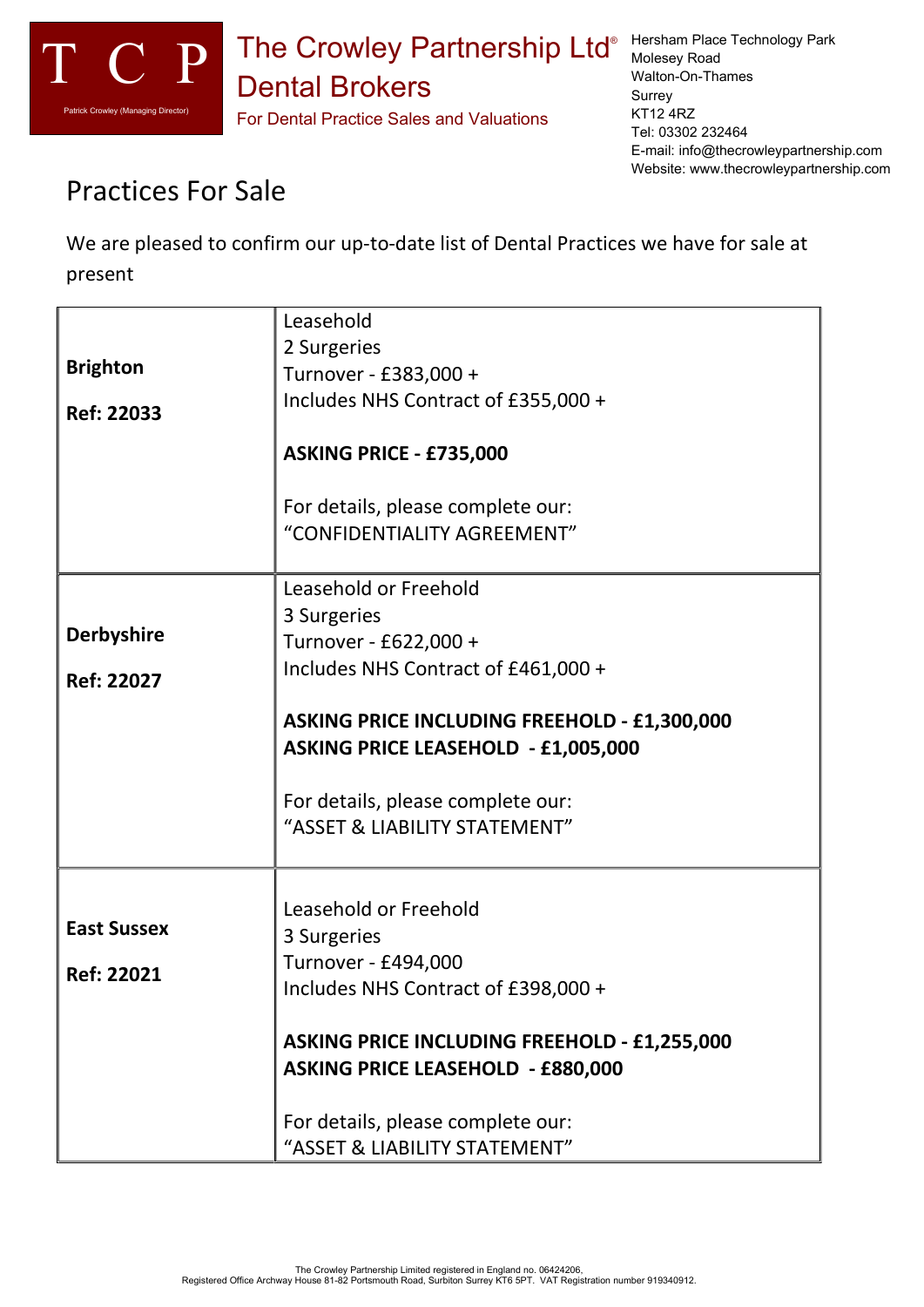|                                   | Leasehold or Freehold including a 3 Bedroom Residential |
|-----------------------------------|---------------------------------------------------------|
|                                   | Flat                                                    |
| <b>North Kent</b>                 | 3 Surgeries                                             |
| <b>Ref: 22012</b>                 | Turnover - £606,000 +                                   |
|                                   | Includes NHS Contract of £577,000 +                     |
|                                   | <b>ASKING PRICE INCLUDING FREEHOLD - £1,850,000</b>     |
|                                   | <b>ASKING PRICE LEASEHOLD - £1,370,000</b>              |
|                                   |                                                         |
|                                   | For details, please complete our:                       |
|                                   | "ASSET & LIABILITY STATEMENT"                           |
|                                   | Freehold - £300,000 Estimated (with planning consent)   |
|                                   | 1 Surgery (with potential for expansion)                |
| Powys, Mid-Wales                  | Turnover - £77,516                                      |
| <b>Ref: 22014</b>                 | 100% Private                                            |
|                                   | ASKING PRICE - £385,000                                 |
|                                   |                                                         |
|                                   | For details, please complete our:                       |
|                                   | "CONFIDENTIALITY AGREEMENT"                             |
|                                   | Freehold - £175,000 (Estimated)                         |
|                                   | 3 Surgeries                                             |
| <b>Wirral</b>                     | Turnover - £382,000+                                    |
| <b>Merseyside</b>                 | Includes NHS Contract of £230,000+                      |
| <b>Ref: 22018</b>                 | ASKING PRICE - £695,000                                 |
|                                   |                                                         |
|                                   | For details, please complete our:                       |
|                                   | "CONFIDENTIALITY AGREEMENT"                             |
|                                   | Leasehold                                               |
|                                   | 3 Surgeries                                             |
| <b>Turks &amp; Caicos Islands</b> | Average 4 Year Turnover \$800,000                       |
| Caribbean                         | Average 4 Year Net Profit \$300,000                     |
|                                   | Net Profits are Non-Taxable                             |
| Ref: 21017                        |                                                         |
|                                   | <b>ASKING PRICE - \$1,325,000</b>                       |
|                                   | For details, please complete our:                       |
|                                   | "CONFIDENTIALITY STATEMENT"                             |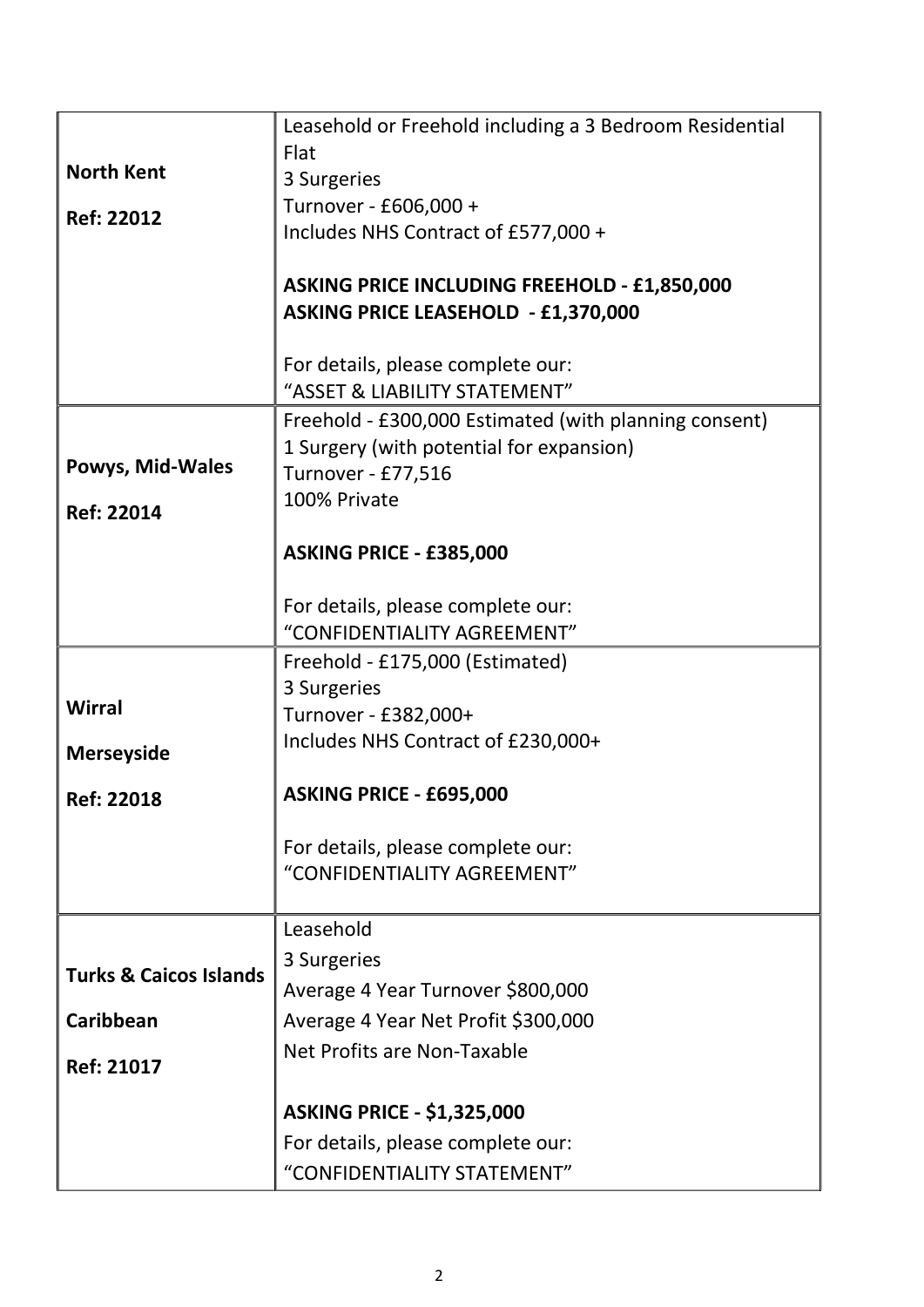| County Kerry-<br><b>Ireland</b><br><b>Ref: 19042</b>      | Freehold $-$ £260,000 (Estimated)<br>2 Surgeries<br>Turnover - €205,000<br>100% Private<br>ASKING PRICE - €425,000<br>For details, please complete our:<br>"CONFIDENTIALITY STATEMENT"                            |
|-----------------------------------------------------------|-------------------------------------------------------------------------------------------------------------------------------------------------------------------------------------------------------------------|
|                                                           | <b>SOLD - SUBJECT TO CONTRACT</b>                                                                                                                                                                                 |
| <b>Purley, Surrey</b><br><b>Ref: 21032</b>                | Leasehold or Freehold<br>4 Surgeries<br>Turnover - £630,000<br>Includes NHS Contract of £28,000+                                                                                                                  |
|                                                           | ASKING PRICE - £895,000<br>+ Freehold - £1,440,000                                                                                                                                                                |
|                                                           | <b>SOLD - SUBJECT TO CONTRACT</b>                                                                                                                                                                                 |
| <b>Surrey</b>                                             | <b>Investment Property Only</b><br>Includes a 4 Surgery Dental Practice Tenant                                                                                                                                    |
| <b>Freehold Investment</b>                                | +2 x Two Bedroom Residential Apartments                                                                                                                                                                           |
| <b>Property</b>                                           | Total Rental Yield - £83,620pa<br><b>ASKING PRICE - £1,440,000</b>                                                                                                                                                |
| <b>Ref: 21035</b>                                         |                                                                                                                                                                                                                   |
| <b>Cardiff</b><br><b>South Wales</b><br><b>Ref: 21038</b> | <b>SOLD - SUBJECT TO CONTRACT</b><br>Long-Leasehold - £190,000 (Estimated)<br>3 Surgeries<br>Includes NHS Contract of £317,000+<br>Private - FPI - £74,000pa<br>Capitation - £39,000pa<br>ASKING PRICE - £595,000 |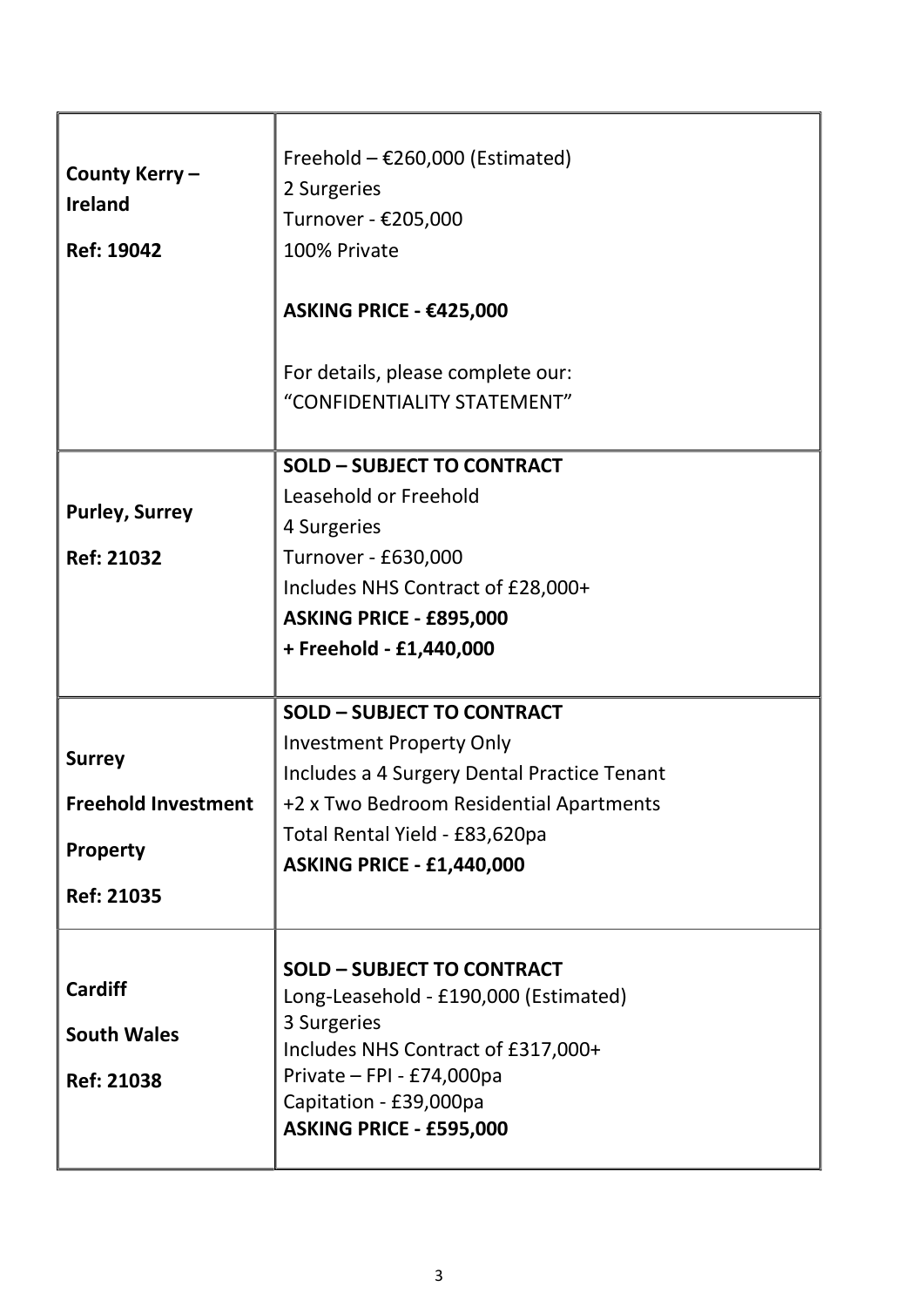| <b>Bristol</b><br><b>Ref: 21025</b>                                                                                                                                                                                                          | <b>SOLD - SUBJECT TO CONTRACT</b><br>Leasehold<br>4 Surgeries<br>Turnover - £800,000<br>Includes NHS Contract of £422,600+<br><b>ASKING PRICE - £1,205,000</b>                           |
|----------------------------------------------------------------------------------------------------------------------------------------------------------------------------------------------------------------------------------------------|------------------------------------------------------------------------------------------------------------------------------------------------------------------------------------------|
| Portsmouth -<br><b>Hampshire</b><br><b>Ref: 20012</b>                                                                                                                                                                                        | <b>SOLD - SUBJECT TO CONTRACT</b><br>Leasehold (Freehold Option Available)<br><b>Spectacular Lotion</b><br>2 Surgeries<br>Turnover - £500,000<br>100% Private<br>ASKING PRICE - £550,000 |
| <b>Chiswick - London</b><br><b>Ref: 20029</b>                                                                                                                                                                                                | <b>SOLD - SUBJECT TO CONTRACT</b><br>Leasehold - Shopfront<br>3 Surgeries<br>Turnover - £657,000+<br>100% Private<br>ASKING PRICE - £765,000                                             |
| <b>Further Practices recently sold</b><br>East Brighton - Ref: 19024<br>Brighton & Hove - Ref: 20025<br>Nr Tunbridge Wells - Ref: 20024<br>West Sussex - Ref: 19050<br>Cheshire - Ref: 19016<br>Essex - Ref: 19047<br>Norwich $-$ Ref: 19033 |                                                                                                                                                                                          |